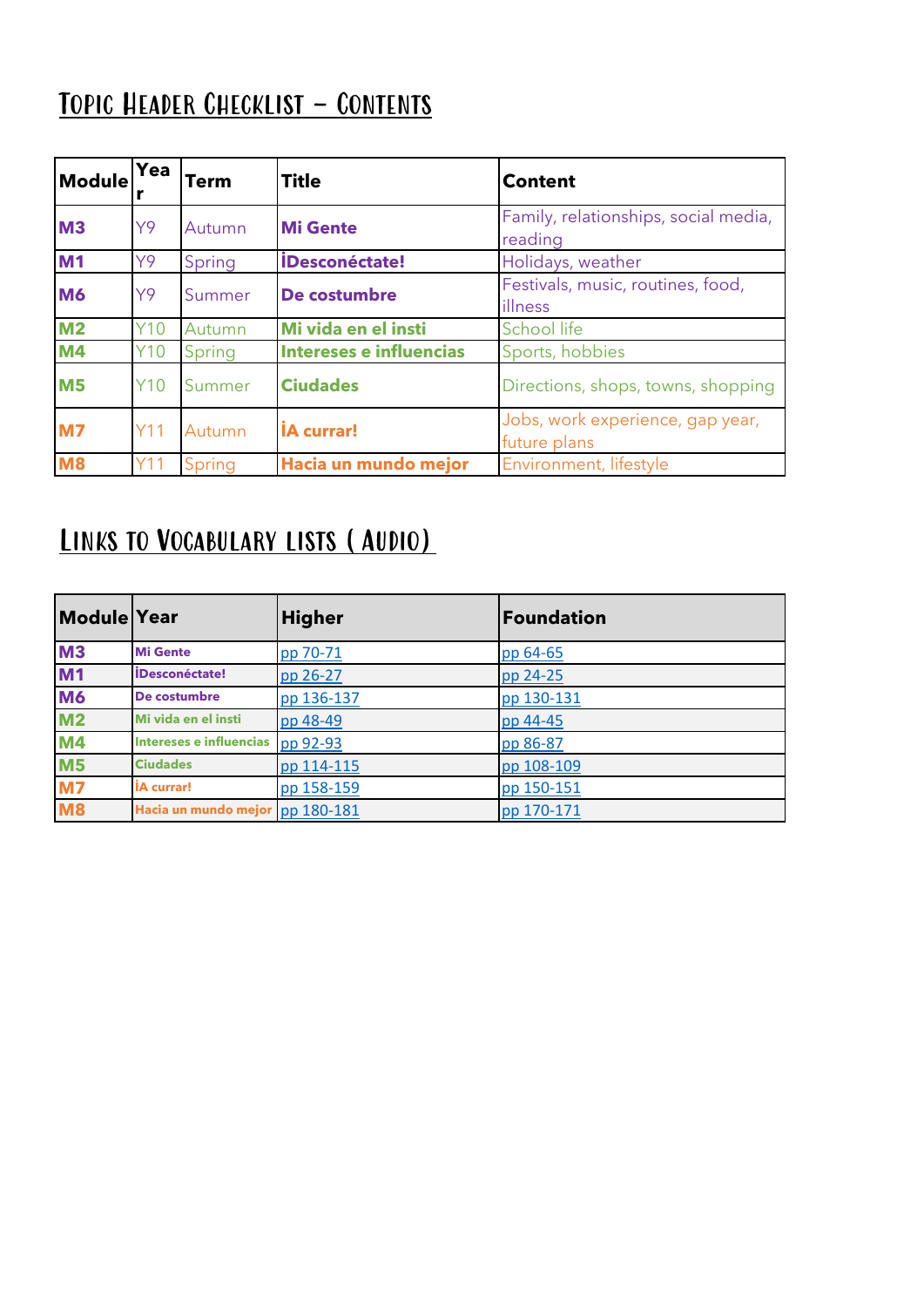### **CONTENT**

|                                     | Module In this module I learned to                                | <b>Unsure</b> | <b>Needs practice</b> | <b>Confident!</b> |
|-------------------------------------|-------------------------------------------------------------------|---------------|-----------------------|-------------------|
| $\frac{M3}{M3}$                     | Talk about socialising                                            |               |                       |                   |
|                                     | Talk about family and friends                                     |               |                       |                   |
| M <sub>3</sub>                      | Describe people                                                   |               |                       |                   |
| $\overline{M3}$                     | Detailed descriptions using ser and estar                         |               |                       |                   |
| M <sub>3</sub>                      | Talk about friends and family using a range of relationship verbs |               |                       |                   |
| M3                                  | Talk about social networks                                        |               |                       |                   |
| $\overline{M3}$                     | Making arrangements                                               |               |                       |                   |
| M <sub>3</sub>                      | Talk about reading habits                                         |               |                       |                   |
| $\frac{M3}{M3}$                     | Give advantages and disadvantages of e-books                      |               |                       |                   |
|                                     | Listening and reading exam skills                                 |               |                       |                   |
|                                     | Speaking and writing exam skills                                  |               |                       |                   |
| M3<br><u>M1<br/> M1</u><br>M1<br>M1 | Discuss holidays                                                  |               |                       |                   |
|                                     | Talk about the weather                                            |               |                       |                   |
|                                     | Say what you do in the summer                                     |               |                       |                   |
|                                     | Talk about holiday preferences                                    |               |                       |                   |
|                                     | Talk about what you did on holiday                                |               |                       |                   |
|                                     | Describe where you stayed                                         |               |                       |                   |
| M1<br>M1<br>M1                      | Book accommodation and dealing with problems                      |               |                       |                   |
| $\overline{M1}$                     | Giving an account of a disastrous holiday                         |               |                       |                   |
| M <sub>6</sub>                      | Describe meal times and daily routine                             |               |                       |                   |
| M <sub>6</sub>                      | Talk about illnesses and injuries                                 |               |                       |                   |
| M <sub>6</sub>                      | Asking for help at the pharmacy                                   |               |                       |                   |
| $\frac{M6}{M6}$                     | Talk about typical foods                                          |               |                       |                   |
|                                     | Compare different festivals                                       |               |                       |                   |
| M <sub>6</sub>                      | Describe a special day                                            |               |                       |                   |
| M <sub>6</sub>                      | Talk about music festivals                                        |               |                       |                   |
| M6                                  | Ordering in a restaurant                                          |               |                       |                   |
| $\frac{M2}{M2}$                     | Give opinions about school subjects                               |               |                       |                   |
|                                     | Describe school facilities                                        |               |                       |                   |
| $\frac{M2}{M2}$                     | Describe school uniform                                           |               |                       |                   |
|                                     | Talk about school day                                             |               |                       |                   |
|                                     | Talk about school teachers and give complex reasons               |               |                       |                   |
|                                     | Compare primary and secondary school                              |               |                       |                   |
| $\frac{M2}{M2}$                     | Talk about school rules and problems                              |               |                       |                   |
| $\frac{M2}{M2}$                     | Talk about plans for a school exchange                            |               |                       |                   |
|                                     | Talk about activities and achievements                            |               |                       |                   |
| M <sub>2</sub>                      | Say how long you have been doing something for                    |               |                       |                   |
| M <sub>4</sub>                      | Talk about free-time activities                                   |               |                       |                   |
| M4                                  | Talk about TV programmes and films                                |               |                       |                   |
| M4                                  | Talk about what you usually do                                    |               |                       |                   |
| M4                                  | Talk about sports                                                 |               |                       |                   |
| $\frac{M4}{M4}$                     | Talk about what you used to do                                    |               |                       |                   |
|                                     | Talk about what's trending                                        |               |                       |                   |
| M4                                  | Discuss different types of entertainment                          |               |                       |                   |
| M4                                  | Say what you are going to do (near future)                        |               |                       |                   |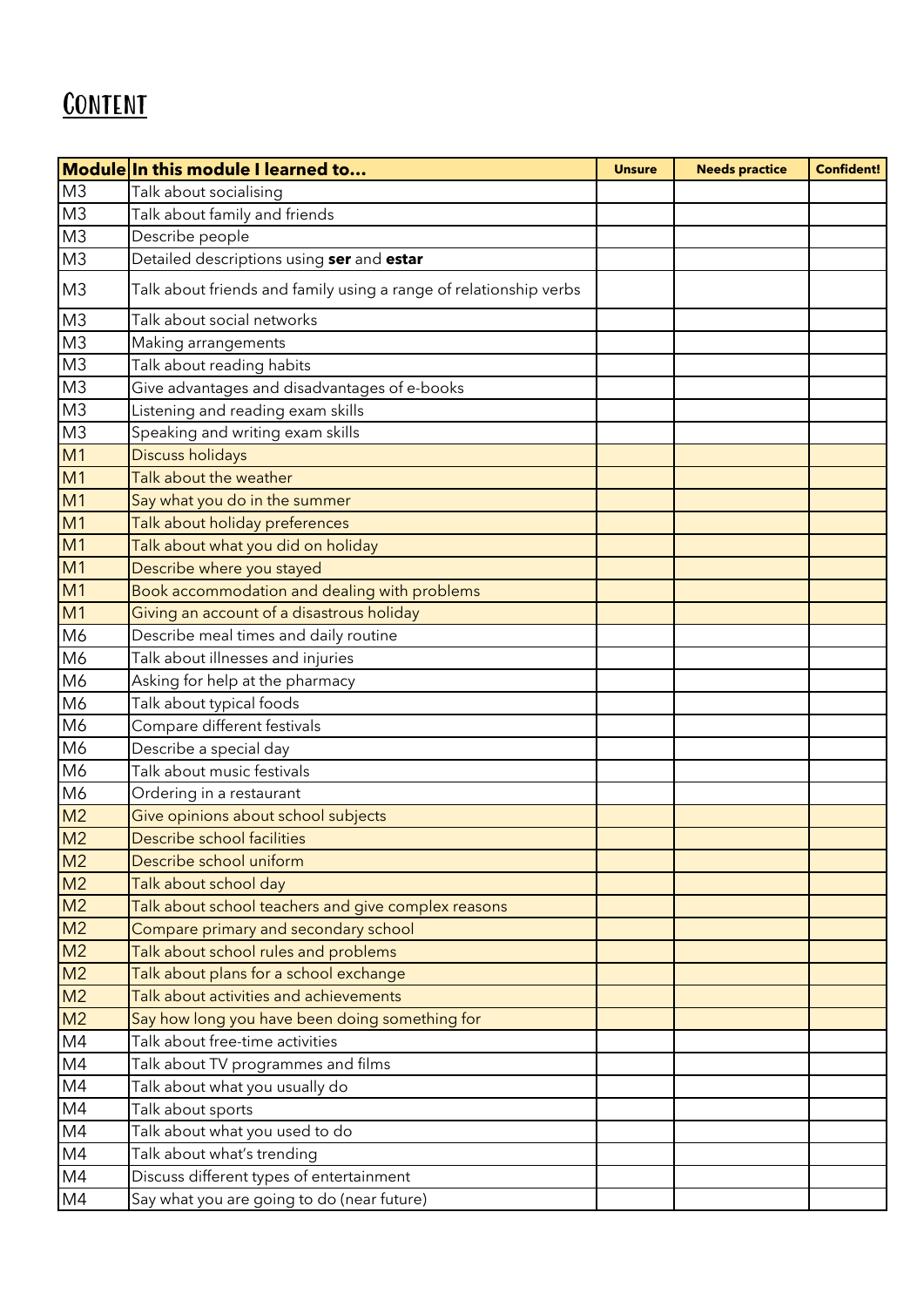| M <sub>4</sub>           | Talk about who inspires you                              |  |  |
|--------------------------|----------------------------------------------------------|--|--|
| M4                       | Talk about dates                                         |  |  |
| M <sub>5</sub>           | Talking about places in the town                         |  |  |
| M <sub>5</sub>           | Asking for and understanding directtions                 |  |  |
| M <sub>5</sub>           | Talking about shops                                      |  |  |
| M <sub>5</sub>           | Shopping for souvenirs                                   |  |  |
| M <sub>5</sub>           | Describe the features of a region                        |  |  |
| M <sub>5</sub>           | Plan what to do in a city                                |  |  |
| $\overline{\mathsf{M}5}$ | Talk about problems in a town                            |  |  |
| M <sub>5</sub>           | Describing a visit in the past                           |  |  |
| $\overline{M7}$          | Talk about different jobs                                |  |  |
| M7                       | Discuss job preferences                                  |  |  |
| M <sub>7</sub>           | Talk about how you earn money                            |  |  |
| M <sub>7</sub>           | Talk about work experience                               |  |  |
| M <sub>7</sub>           | Talk about the importance of learning languages          |  |  |
| M <sub>7</sub>           | Applying for a summer job                                |  |  |
| $\frac{M7}{M7}$          | Discuss gap years                                        |  |  |
|                          | Discuss plans for the future                             |  |  |
| M <sub>8</sub>           | Describe types of houses                                 |  |  |
| M <sub>8</sub>           | Talk about the environment                               |  |  |
| M8                       | Talk about healthy eating and discuss healthy lifestyles |  |  |
| M <sub>8</sub>           | Discuss diet related problems                            |  |  |
| M <sub>8</sub>           | Talk about global issues                                 |  |  |
| M <sub>8</sub>           | Talk about local actions                                 |  |  |
| M8                       | Talk about natural disasters                             |  |  |
| M8                       | Talk about international sporting events                 |  |  |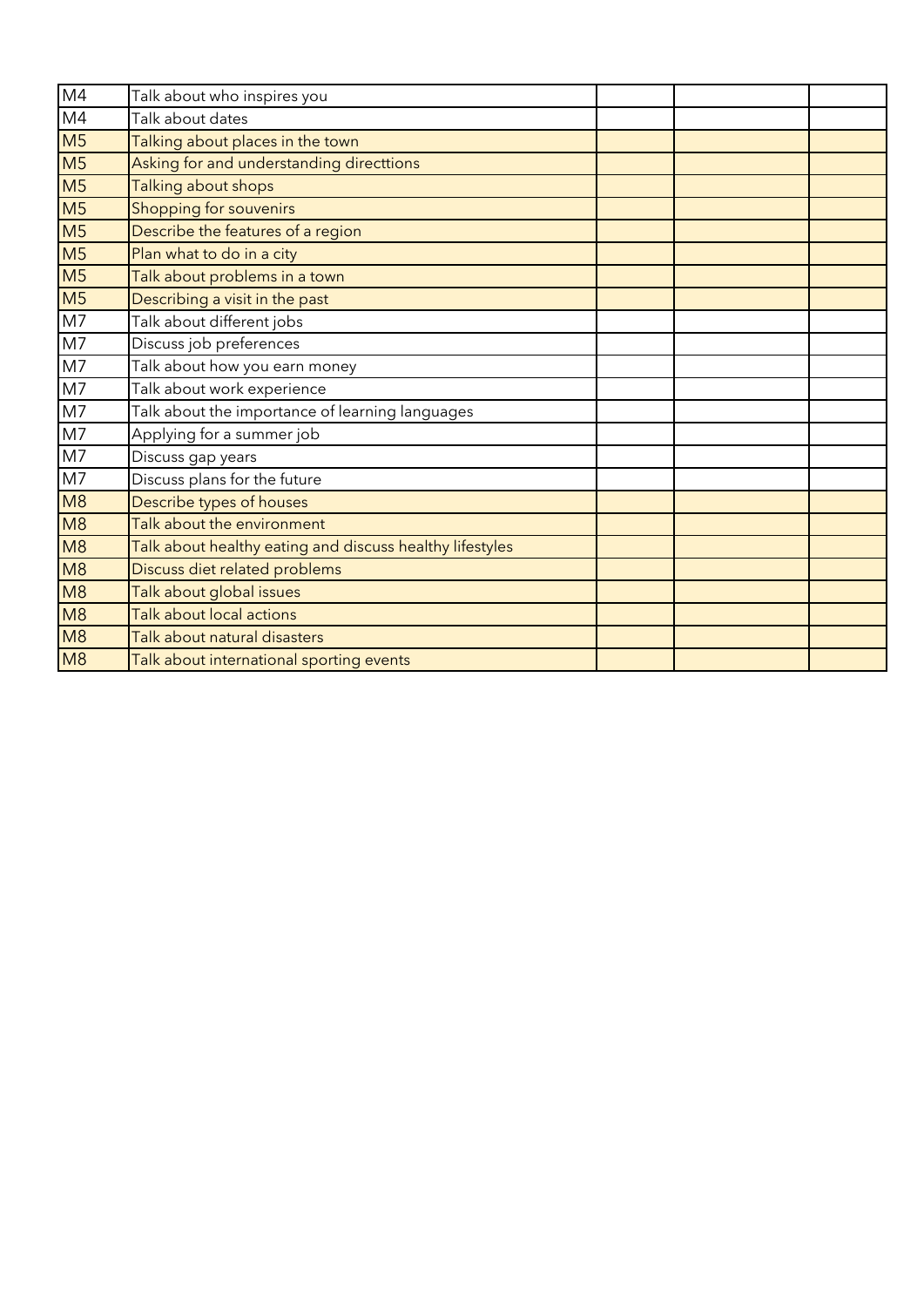### **GRAMMAR**

| Module         | In this module I learned to                                        | <b>Unsure</b> | <b>Needs practice</b> | <b>Confident!</b> |
|----------------|--------------------------------------------------------------------|---------------|-----------------------|-------------------|
| M <sub>3</sub> | Use possessive adjectives accurately                               |               |                       |                   |
| M <sub>3</sub> | Use 'poder' and 'querer'                                           |               |                       |                   |
| M <sub>3</sub> | Use adjectival agreement accurately                                |               |                       |                   |
| M <sub>3</sub> | Use of verbs in the present tense                                  |               |                       |                   |
| M <sub>3</sub> | Uses of 'ser and 'estar'                                           |               |                       |                   |
| M <sub>3</sub> | Use of reflexive verbs for relationships - llevarse, conocerse,    |               |                       |                   |
|                | apoyarse, pelearse                                                 |               |                       |                   |
| M <sub>3</sub> | Use 'para' with infinitives                                        |               |                       |                   |
| M <sub>3</sub> | Use present continuous                                             |               |                       |                   |
| M1             | Use the present tense - regular ar/er/ir verbs and 'ser'           |               |                       |                   |
| M1             | Use verbs of opinion + other people                                |               |                       |                   |
| M1             | Use verbs with 'usted'                                             |               |                       |                   |
| M1             | Use the preterite tense- regular ar/er/ir verbs and 'ser' and 'ir' |               |                       |                   |
| M1             | Use the imperfect tense and with negatives                         |               |                       |                   |
| M1             | Use 3 tenses together - present, preterite, imperfect              |               |                       |                   |
| M <sub>6</sub> | Use reflexive verbs + reflexive verbs in the preterite             |               |                       |                   |
| M <sub>6</sub> | Use 'doler' to hurt                                                |               |                       |                   |
| M <sub>6</sub> | Irregular verbs in the preterite tense                             |               |                       |                   |
| M <sub>6</sub> | Use the passive                                                    |               |                       |                   |
| M <sub>6</sub> | Use expressions followed by the infinitive                         |               |                       |                   |
| M <sub>6</sub> | Use 'they' form of the verb                                        |               |                       |                   |
| M <sub>2</sub> | Use a range of opinion phrases                                     |               |                       |                   |
| M <sub>2</sub> | Use adjectives accurately                                          |               |                       |                   |
| M <sub>2</sub> | Use comparatives and superlatives                                  |               |                       |                   |
| M <sub>2</sub> | Use desde hace                                                     |               |                       |                   |
| M <sub>2</sub> | Use negatives                                                      |               |                       |                   |
| M <sub>2</sub> | Use of present and imperfect tense                                 |               |                       |                   |
| M <sub>2</sub> | Use verbs with infinitives                                         |               |                       |                   |
| M <sub>2</sub> | Use object pronouns                                                |               |                       |                   |
| M4             | Use stem changing verb - jugar                                     |               |                       |                   |
| M4             | Use preterite tense of verbs hacer, jugar and practicar            |               |                       |                   |
| M4             | Use adjectives of nationality                                      |               |                       |                   |
| M4             | Use 'soler' + infinitive                                           |               |                       |                   |
| M4             | Use direct object pronouns: lo/la/los/las                          |               |                       |                   |
| M4             | Use of imperfect tense                                             |               |                       |                   |
| M4             | Use of perfect tense                                               |               |                       |                   |
| M4             | Use algunos/ciertos/otros/muchos/demasiados/todos                  |               |                       |                   |
| M <sub>5</sub> | Use the 'usted' form of the verb                                   |               |                       |                   |
| M <sub>5</sub> | Use 'se puede (n)'                                                 |               |                       |                   |
| M <sub>5</sub> | Use if clauses 'si' + will future                                  |               |                       |                   |
| M <sub>5</sub> | Use the future tense                                               |               |                       |                   |
| M <sub>5</sub> | Use demonstrative adjectives                                       |               |                       |                   |
| M <sub>5</sub> | Use the conditional tense                                          |               |                       |                   |
| M <sub>7</sub> | Use soler in the imperfect tense                                   |               |                       |                   |
| M <sub>7</sub> | Use the preterite and imperfect together                           |               |                       |                   |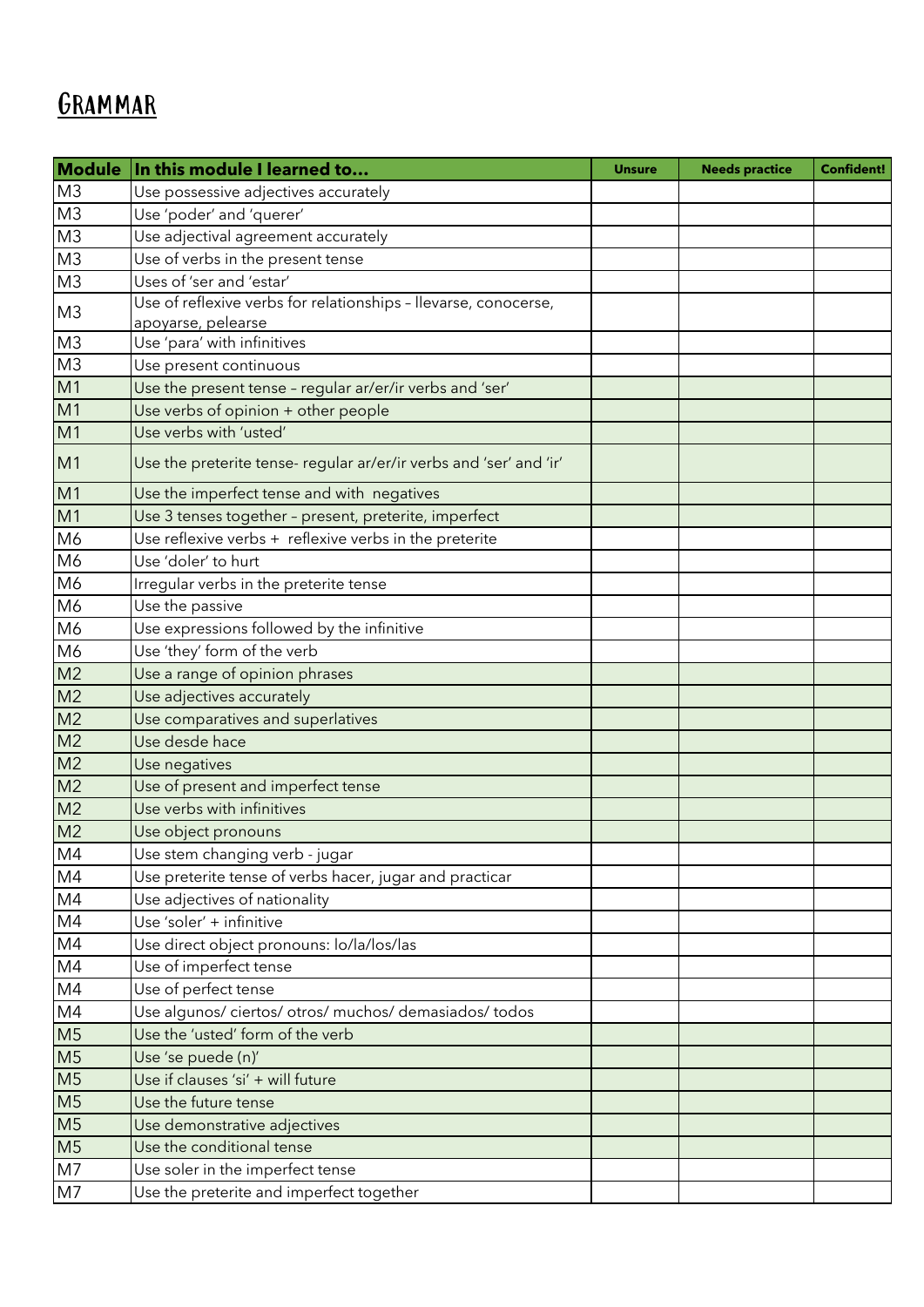| $\overline{M7}$ | Use the present and the present continouous  |  |  |
|-----------------|----------------------------------------------|--|--|
| M7              | Use 'saber' and 'conocer'                    |  |  |
| M <sub>7</sub>  | Use indirect object pronouns                 |  |  |
| M7              | Use the subjunctive with cuando              |  |  |
| M8              | Use 'we/you should'                          |  |  |
| M <sub>8</sub>  | Use the subjunctive in commands              |  |  |
| M8              | Revise the superlative                       |  |  |
| M <sub>8</sub>  | Use present and near future in same sentence |  |  |
| M <sub>8</sub>  | Identify the pluperfect tense                |  |  |
| M8              | Identify imperfect continuous tense          |  |  |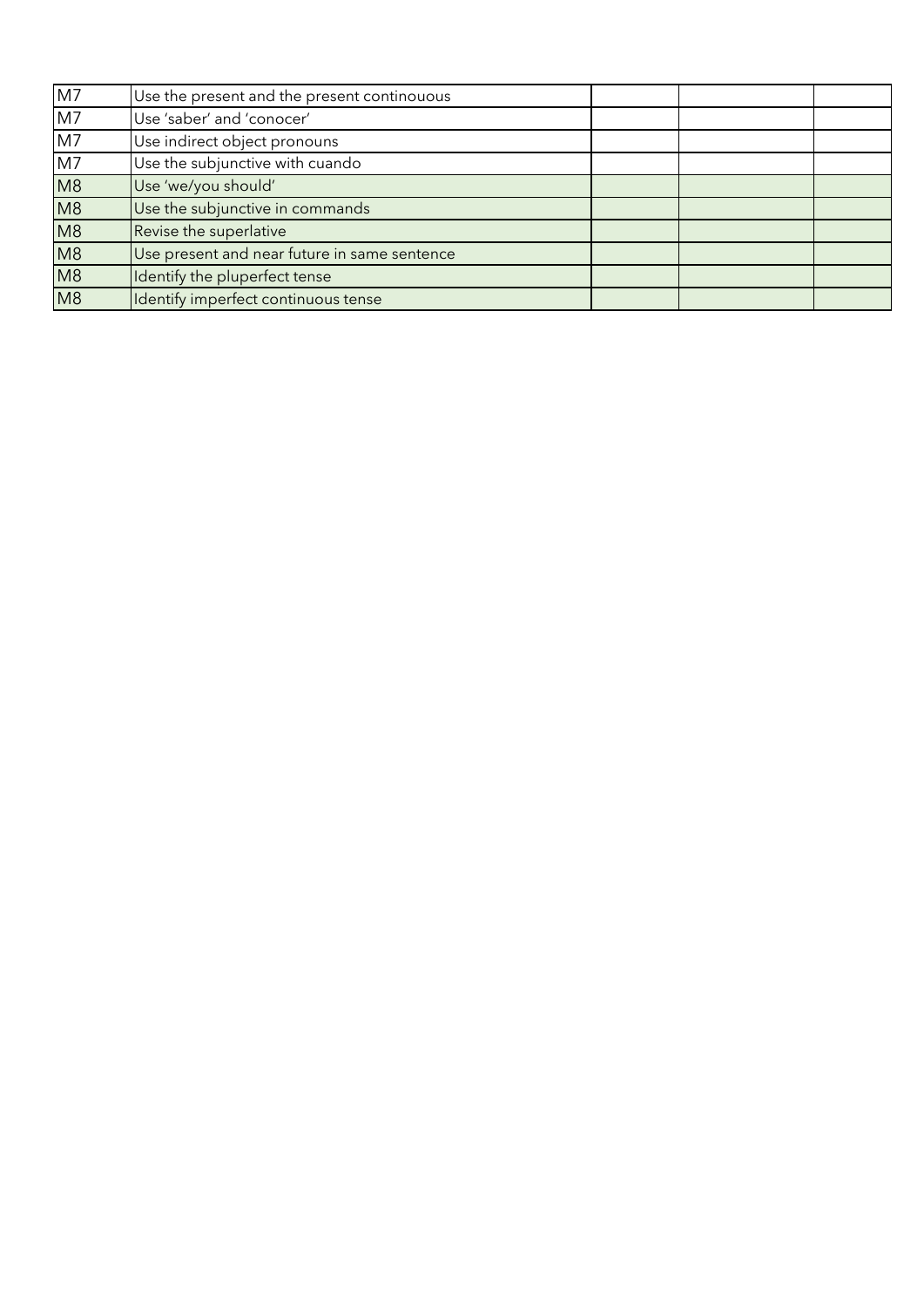# Skills

|                                              | Module   In this module I learned to                                                                  | <b>Unsure</b> | <b>Needs practice</b> | Confident! |
|----------------------------------------------|-------------------------------------------------------------------------------------------------------|---------------|-----------------------|------------|
| M <sub>3</sub>                               | Listen for synonyms and negatives                                                                     |               |                       |            |
|                                              | Use comparatives to give more precision to your                                                       |               |                       |            |
| M <sub>3</sub>                               | descriptions                                                                                          |               |                       |            |
| K <sub>3</sub>                               | Use adjectives and adverbs to add interest to speaking                                                |               |                       |            |
| M <sub>3</sub>                               | Complete Spanish sentences with the correct Spanish word                                              |               |                       |            |
| M <sub>3</sub>                               | Understand more detailed descriptions                                                                 |               |                       |            |
| M3                                           | Answer questions spontaneously                                                                        |               |                       |            |
| M3                                           | Translation into and out of Spanish                                                                   |               |                       |            |
|                                              | Interact with authentic texts - Spanish authors, Mafalda,                                             |               |                       |            |
| M <sub>3</sub>                               | Spanish novelists                                                                                     |               |                       |            |
|                                              | Listen for reasons                                                                                    |               |                       |            |
|                                              | Listen and extract key information                                                                    |               |                       |            |
|                                              | Extend responses by referring to others                                                               |               |                       |            |
| M3<br>M3<br>M3<br>M3<br>M3<br>M3<br>M3<br>M3 | Read text and answer questions in English                                                             |               |                       |            |
|                                              | Improvise dialoques                                                                                   |               |                       |            |
|                                              | Recognise similar ideas expressed differently                                                         |               |                       |            |
|                                              | Translation into and out of Spanish                                                                   |               |                       |            |
|                                              | Interact with authentic texts - Salamanca text, E-books,                                              |               |                       |            |
| M <sub>3</sub>                               | Cervantes text                                                                                        |               |                       |            |
| $\frac{M1}{M1}$                              | Listen to identify the person of the verb                                                             |               |                       |            |
|                                              | Understand percentages                                                                                |               |                       |            |
|                                              | Use different structures to give opinions                                                             |               |                       |            |
| M1                                           | Work out the meaning of new words                                                                     |               |                       |            |
| $\frac{M1}{M1}$                              | Use questions to form answers                                                                         |               |                       |            |
|                                              | Identify positive and negative opinions                                                               |               |                       |            |
| M1                                           | Translation into and out of Spanish                                                                   |               |                       |            |
| M1                                           | Interact with authentic texts - adverts, article, websites                                            |               |                       |            |
| M <sub>6</sub>                               | Spot words which indicate an increase/ decrease                                                       |               |                       |            |
| M <sub>6</sub>                               | Watching out carefully for question words                                                             |               |                       |            |
| M <sub>6</sub>                               | Adding interest when narrating a story                                                                |               |                       |            |
| M <sub>6</sub>                               | Understand the passive and avoiding the passive                                                       |               |                       |            |
| M <sub>6</sub>                               | Read authentic articles about different festivals                                                     |               |                       |            |
| M <sub>6</sub>                               | Inferring meaning in literary texts                                                                   |               |                       |            |
|                                              | Translation into and out of Spanish                                                                   |               |                       |            |
|                                              | Interact with authentic texts - articles, information texts                                           |               |                       |            |
| M6<br>M6<br>M2<br>M2<br>M2                   | Listen to identify opinion                                                                            |               |                       |            |
|                                              | Use the near future                                                                                   |               |                       |            |
|                                              | Read longer text and answer questions in English                                                      |               |                       |            |
| M <sub>2</sub>                               | Read text and select correct Spanish phrase from 4 options                                            |               |                       |            |
|                                              | to complete Spanish sentence                                                                          |               |                       |            |
| $\frac{M2}{M2}$                              | Listen and select correct option in Spanish                                                           |               |                       |            |
|                                              | Form questions                                                                                        |               |                       |            |
|                                              | Translation into and out of Spanish                                                                   |               |                       |            |
| M <sub>2</sub>                               | Interact with authentic texts - picture of school uniform in<br>Chile, Spanish school system, article |               |                       |            |
| M4                                           | Read a text and write a summary in English                                                            |               |                       |            |
| M4                                           | Extract key information in the past tense                                                             |               |                       |            |
| M <sub>4</sub>                               | Listen for different tenses                                                                           |               |                       |            |
| M4                                           | Use words that have more than one meaning                                                             |               |                       |            |
|                                              | Reading exam skill - complete English sentences with the                                              |               |                       |            |
| M4                                           | correct English word                                                                                  |               |                       |            |
| M4                                           | Identify correct statements about a text                                                              |               |                       |            |
| M4                                           | Translation into and out of Spanish                                                                   |               |                       |            |